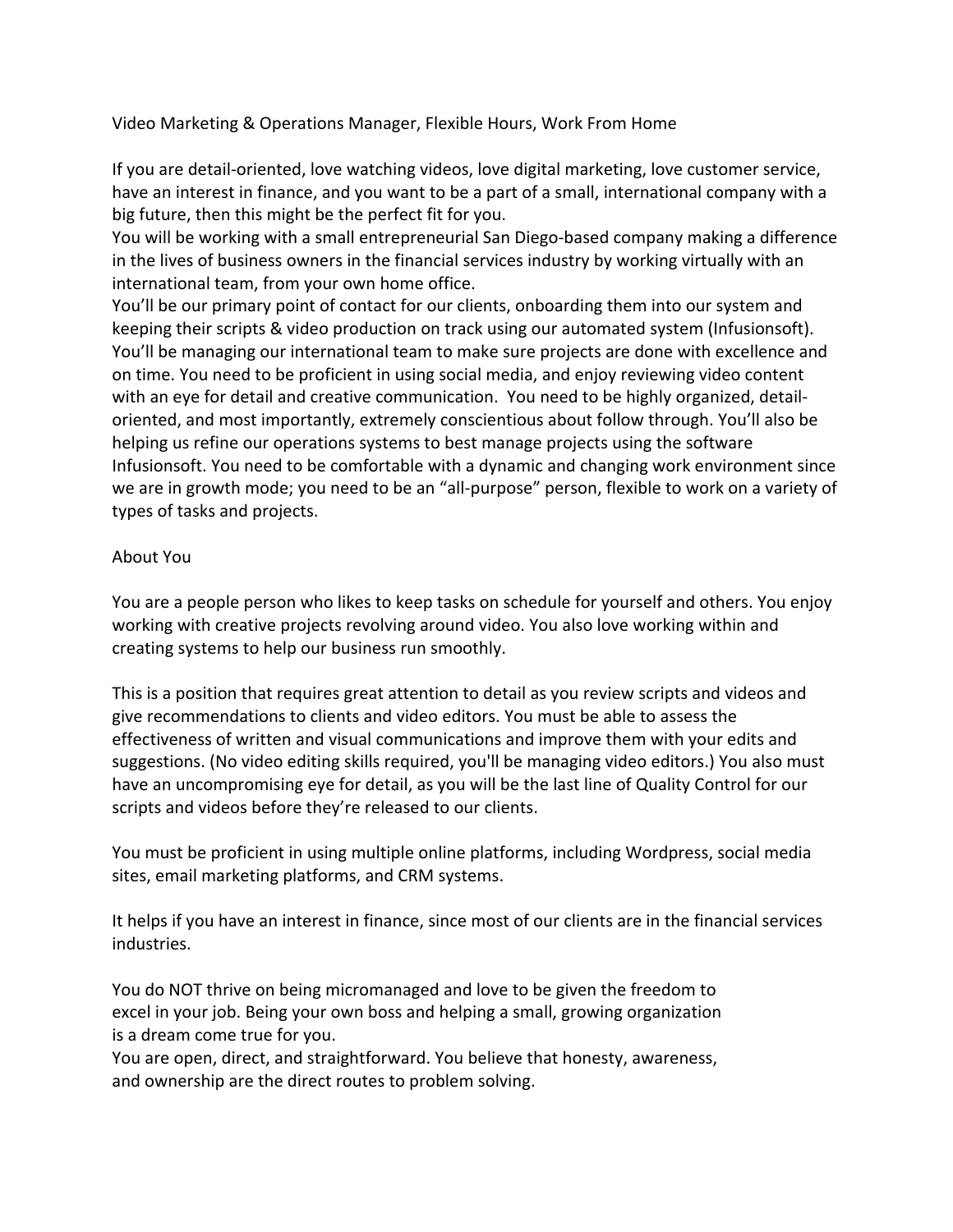You love being given a responsibility and then running with it, making sure all t's are crossed and i's are dotted, and keeping close watch on all your projects to make sure they're completed with excellence and on time. You own your job as if it was your own company.

You'll also help us create the company's operating best practices for completing your tasks as you become our go‐to expert in this Video Marketing Manager arena.

### About This Role

You'll be filling 5 main functions in our company:

- 1) Client Liaison
- 2) Team Manager
- 3) Script Reviewer
- 4) Video Reviewer
- 5) Done For You Marketing Automation System Manager

### About Your Daily Tasks

We use a system that will generate emails to you when your part of a project is due. You'll check your email inbox at least once per day to see if you have any tasks to complete.

Your tasks will fall into 5 areas:

### 1) Client Liaison‐

You'll be our primary point of contact for our clients, keeping their projects on track using our automated system (Infusionsoft). You'll answer and respond to phone calls and emails from clients, and manage their projects within our system.

## 2) Team Manager‐

You'll manage our international team of video editors, voiceover artists, content consultants, and administrative assistants to make sure our video products are produced on time and with excellence.

### 3) Script Reviewer‐

When a client submits the first draft of their scripts, you will help review them to make sure they flow well for video. You'll use Track Changes in Word to make any suggestions (deleting and adding words) to make sure the scripts flow well and communicate clearly. You're a good objective audience for our clients, since you're probably not as familiar with the financial services industry as they are. You can lend an objective eye to their scripts to make sure they make sense to their prospective clients. You'll also make sure the formatting and length of the scripts fit within our guidelines.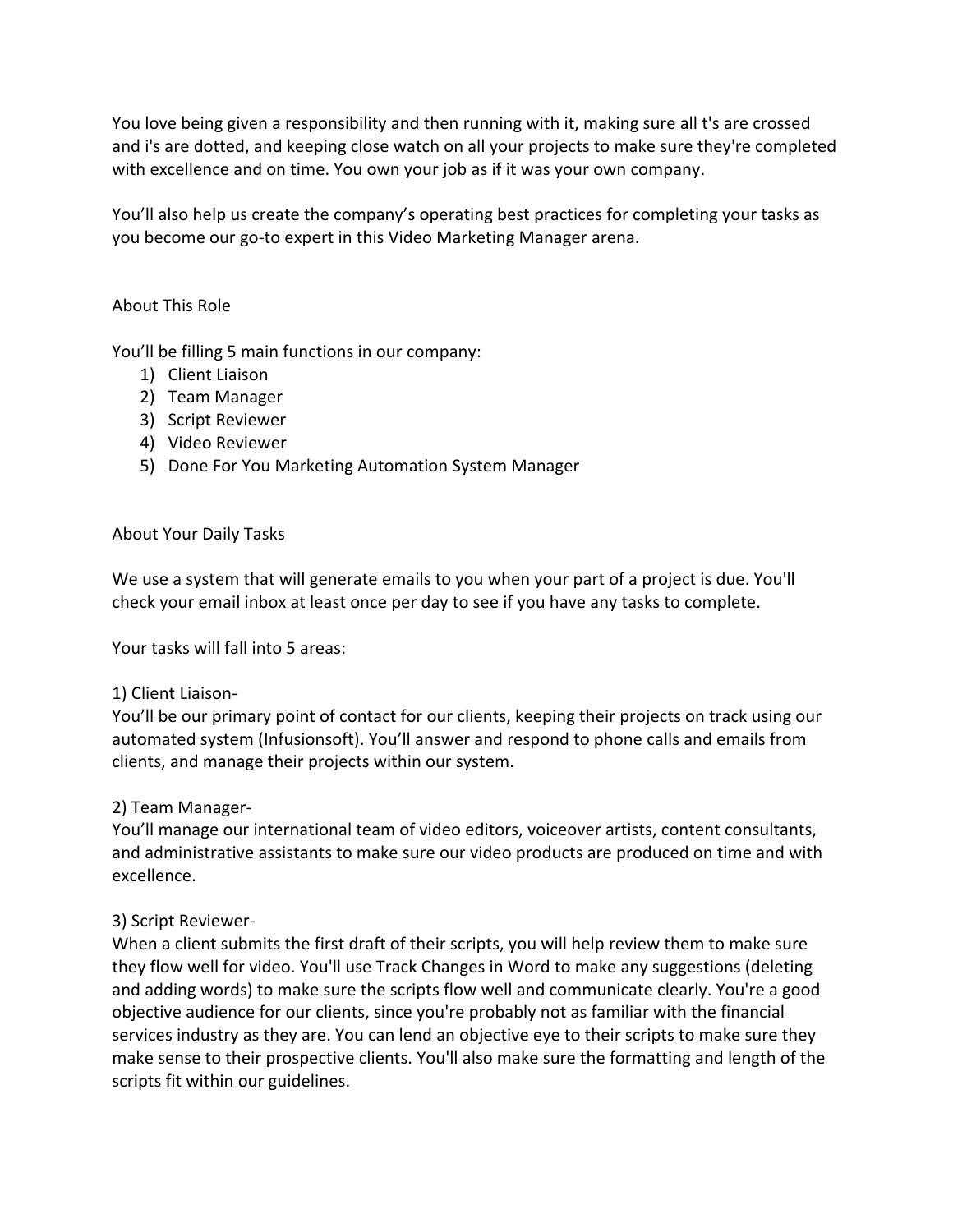After you complete your review, you'll email the scripts back to the prospective client for review using our templated email system.

## 4) Video Reviewer‐

When one of our video editors submits the first cut of their whiteboard animated videos, you'll be notified by email with a task. Then you will review the videos to make sure they communicate the scripts' message clearly with the visual animation images the editor chose. You'll record any recommended edits in a Word document and submit that to our editor using our system. You'll also make sure any changes requested by client or other team members are implemented correctly in the videos, which requires high attention to detail.

5) Managing our Done For You Marketing Automation System ‐

We offer our clients this system to make their lives easier. What this means is that every month, you will complete their 7 Steps to Video Marketing Success for them. You'll upload their videos to their social media, post to their blog, and help them use their video in email marketing. You'll also use our systems to generate monthly reports for each client to show them their digital marketing results.

# Your Required Skills

• Self-starter -- ready to take responsibility to make each project the best it can be. You need to be an "A Player" who treats this job as if it was your own company. We want you to lead.

• Loves talking with clients on the phone and managing their projects for them. You offer pleasant and prompt responses to client questions and needs.

• Ability to communicate in 4 distinct ways: 1) communicating with clients 2) keeping our team on task 3) editing other people's written scripts and 4) giving clear written feedback to international video editors about visual improvements needed to videos

• Outstanding attention to detail

• Able to learn new software quickly, and you must be proficient and

ideally an expert at using Wordpress, social media sites, email marketing platforms, and CRM systems. We'll provide training on our internal systems.

- System‐friendly and be someone who thrives on organized systems.
- Utmost commitment to meet deadlines and feel tremendous ownership over your job.
- Enthusiastic, reliable and self‐sufficient.

• Even-tempered / no 'attitude' / willing to help beyond a job description and do whatever it takes. You must be a flexible, "all purpose person", willing to help with a variety of needs.

Your Nice To Have Skills (we can train you too!)

• Experience with online video (YouTube)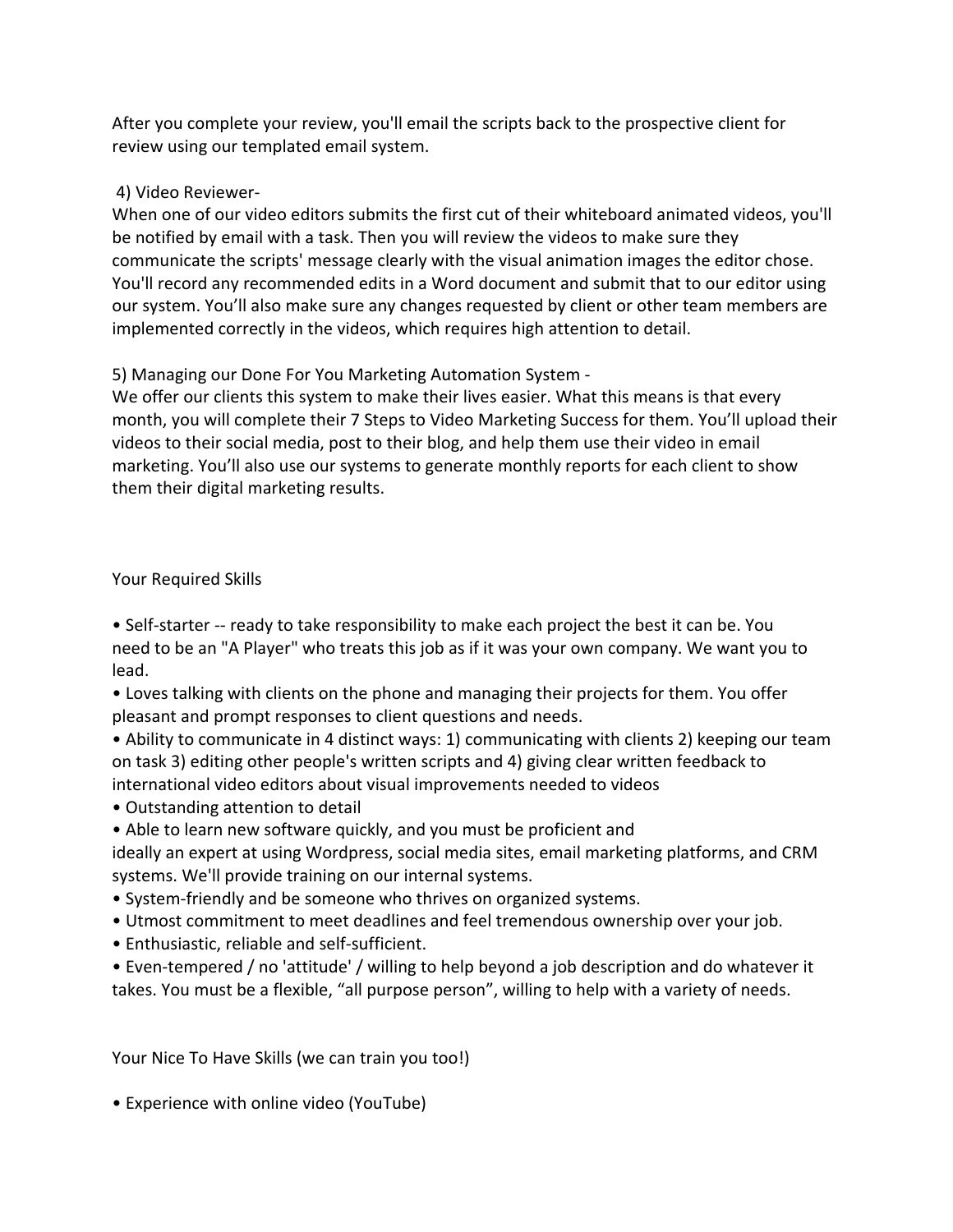- A love of watching online videos and writing
- A love for financial topics and business building
- Highly organized and detail-oriented. I'm putting this again as it is so important.
- Familiarity with Infusionsoft

The Details Position Purpose:

To help our company provide outstanding video marketing resources, strategies and services so we can impact more financial advisors' lives while increasing revenue and profit.

You Report To: Founder of company

Your Computer:

You must have your own FAST computer (ideally NOT a Mac), reliable high‐speed Internet access and a mobile telephone with texting.

Your Commitment: This is a 5‐15/hr week contract position that can scale to more hours as our business grows.

Work location: Your home or office most of the time.

This job offers great flexibility.

We will perform a complete background check and will call all references you provide.

Starting pay is \$15 to \$20/hr and can grow from there. Starting pay will depend on your experience and expertise in the specific skill sets cited above.

### Please respond to jobs@faclientmachine.com.

Use this subject line: Video Marketing & Operations Manager for Growing Company mm/dd/yyyy (put the date you apply)

Include any related experience and results you have.

Please include a 1‐page cover letter as to why you think you would be a good fit, and also a separate copy of your resume, both in PDF format.